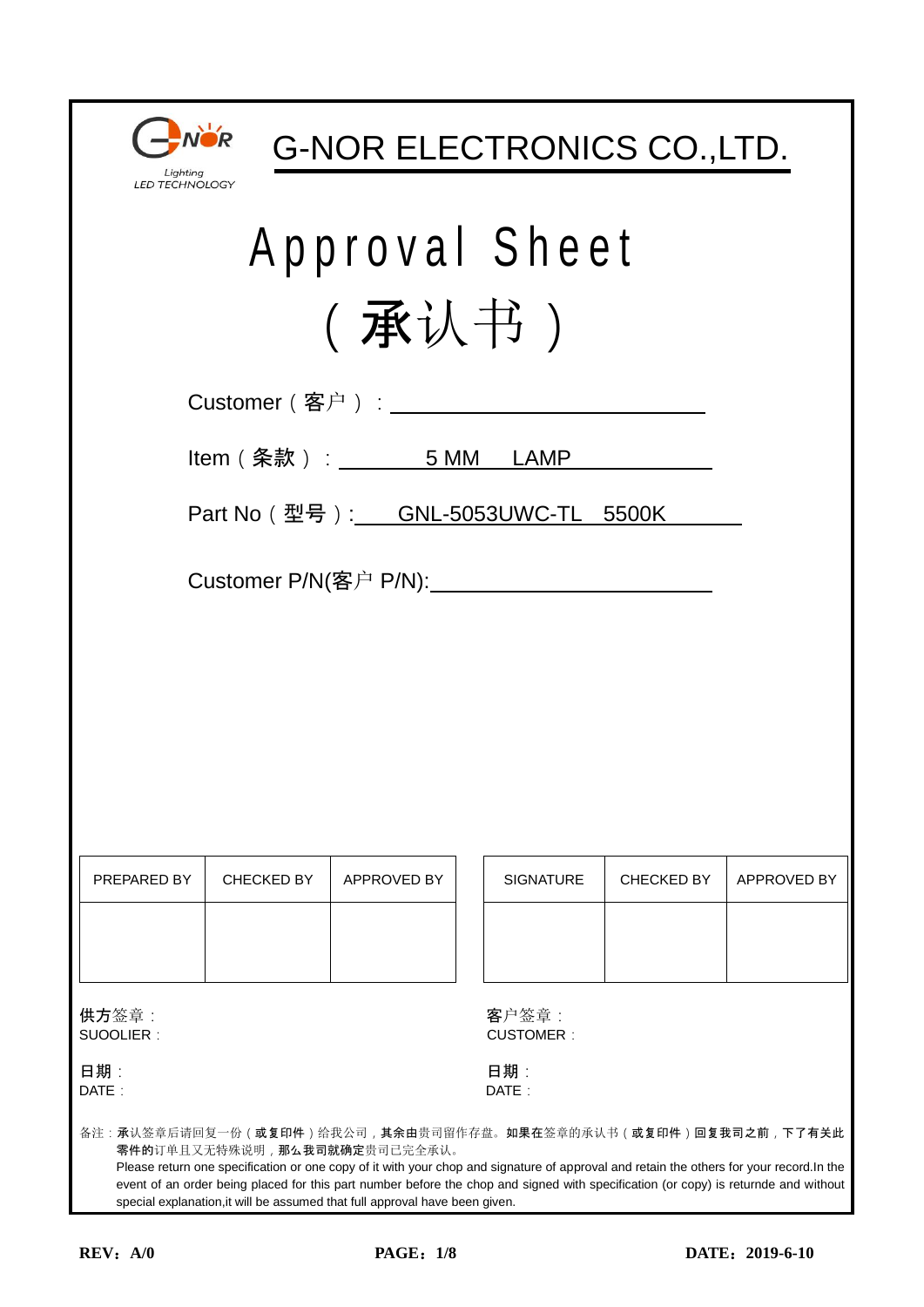# **TYPE NO: GNL-5053UWC-TL 5500K**



非另有规定)

3. Protruded resin under flemge is 1.5mm(0.59")max.(膨化树脂在弹力下的最大值为 1.5mm(0.59")。

4. This product to static electricity sensitive, Usage the hour please watch for the electricity aegis. (本产品对静电敏感, 使用时间请留意电导)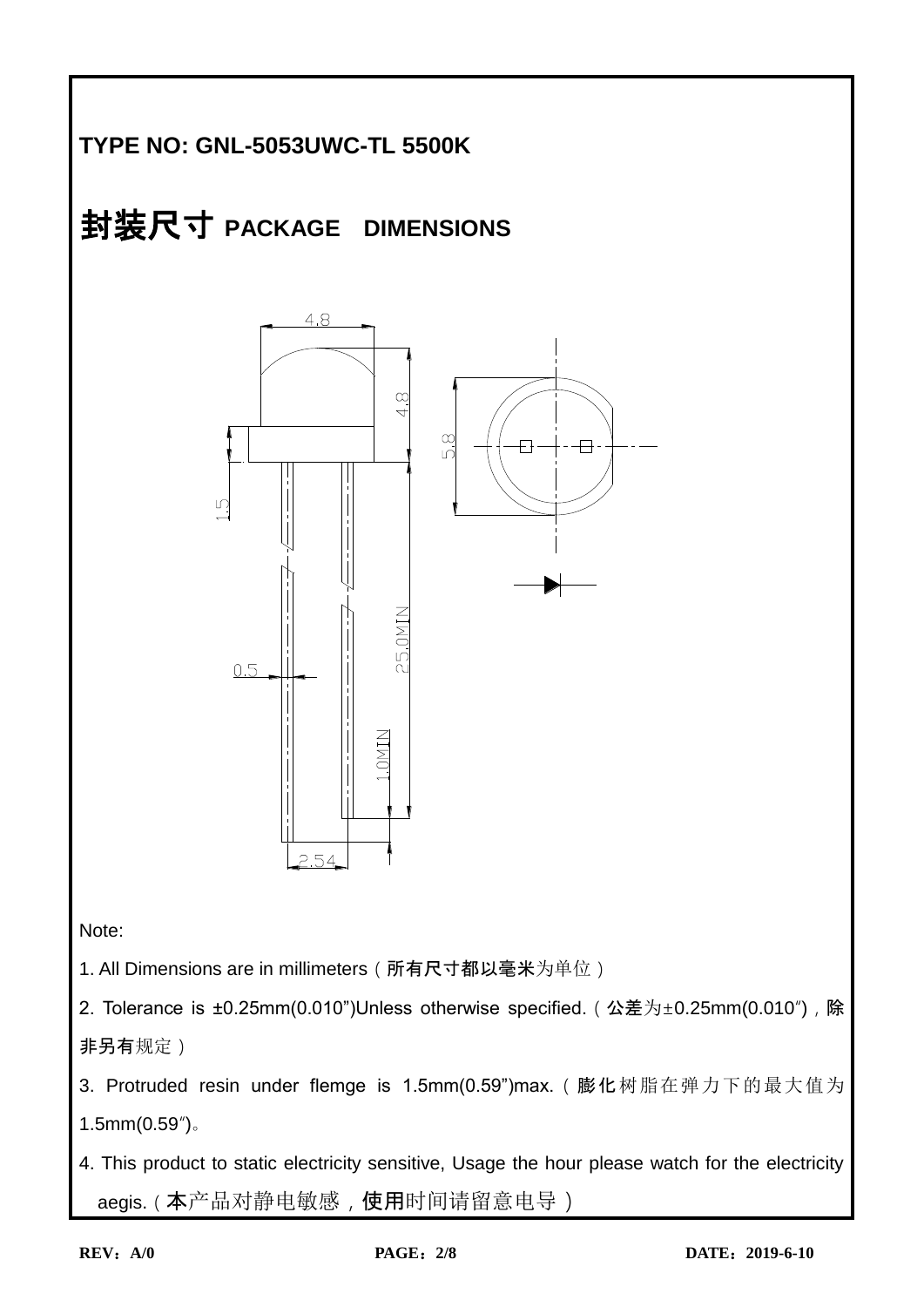### Device Selection Guide

发光颜色 Emitting Color | 陈体颜色 Lens Type

暖白 Warm White **National Macket of Water Water Clear** 

#### 绝对最大值 Absolute Maximum Ratings at Ta=25℃

| 参数 Parameter                                       | 符号 Symbol               | 极大值<br>Value                       | 单位 Unit |  |
|----------------------------------------------------|-------------------------|------------------------------------|---------|--|
| 功率 Power Dissipation                               | $P_D$                   | 80                                 | mW      |  |
| 峰值电流 Continuous Forward Current                    | ΙF                      | 30                                 | mA      |  |
| 反向电压 Reverse Voltage                               | $\mathsf{V}_\mathsf{R}$ | 5                                  | V       |  |
| 工作温度 Operating Temperature Range                   | Topr                    | $-40^{\circ}$ Cto $+80^{\circ}$ C  |         |  |
| 储存温度 Storage Temperature Range                     | Tstg                    | $-25^{\circ}$ Cto+100 $^{\circ}$ C |         |  |
| 焊接温度 Lead Soldering Temperature<br>[3mm From Body] | Tsol                    | 260°C For 5 Seconds                |         |  |

## 光电参数 Electrical Optical Characteristics at Ta=25℃

| 参数 Parameter                      | 符号         | Min  | Typ  | <b>Max</b> | 单位   | 测试条件        |
|-----------------------------------|------------|------|------|------------|------|-------------|
|                                   | Symbol     |      |      |            | Unit | Conditi     |
| 正向电压 Forward Voltage              | <b>VF</b>  | 2.8  |      | 3.4        | V    | $IF = 20mA$ |
| 发光强度 Luminous Intensity           | IV         | 2000 | 2500 | 3000       | mcd  | $IF = 20mA$ |
| 色温 Temperature Color              | <b>CCT</b> | 5300 |      | 5800       | K    | $IF = 20mA$ |
| 半光谱宽度 Spectral Line<br>Half-Width | Δλ         |      | 30   |            | nm   | $IF = 20mA$ |
| 反向电流 Reverse Current              | IR.        |      |      | 5          | μA   | $VR=5V$     |
| 视角 Viewing Angle                  | 201/2      |      | 110  |            | deg  | $IF = 20mA$ |

Note.

1. *2*θ1/2 is the off axis angle from lamp centerline where the luminous intensity is 1/2 of the peak value.(201/2是从灯的中心线的离轴角度,其发光强度为峰值的1/2)

2. View angle tolerance is ± 10(视角公差为±10)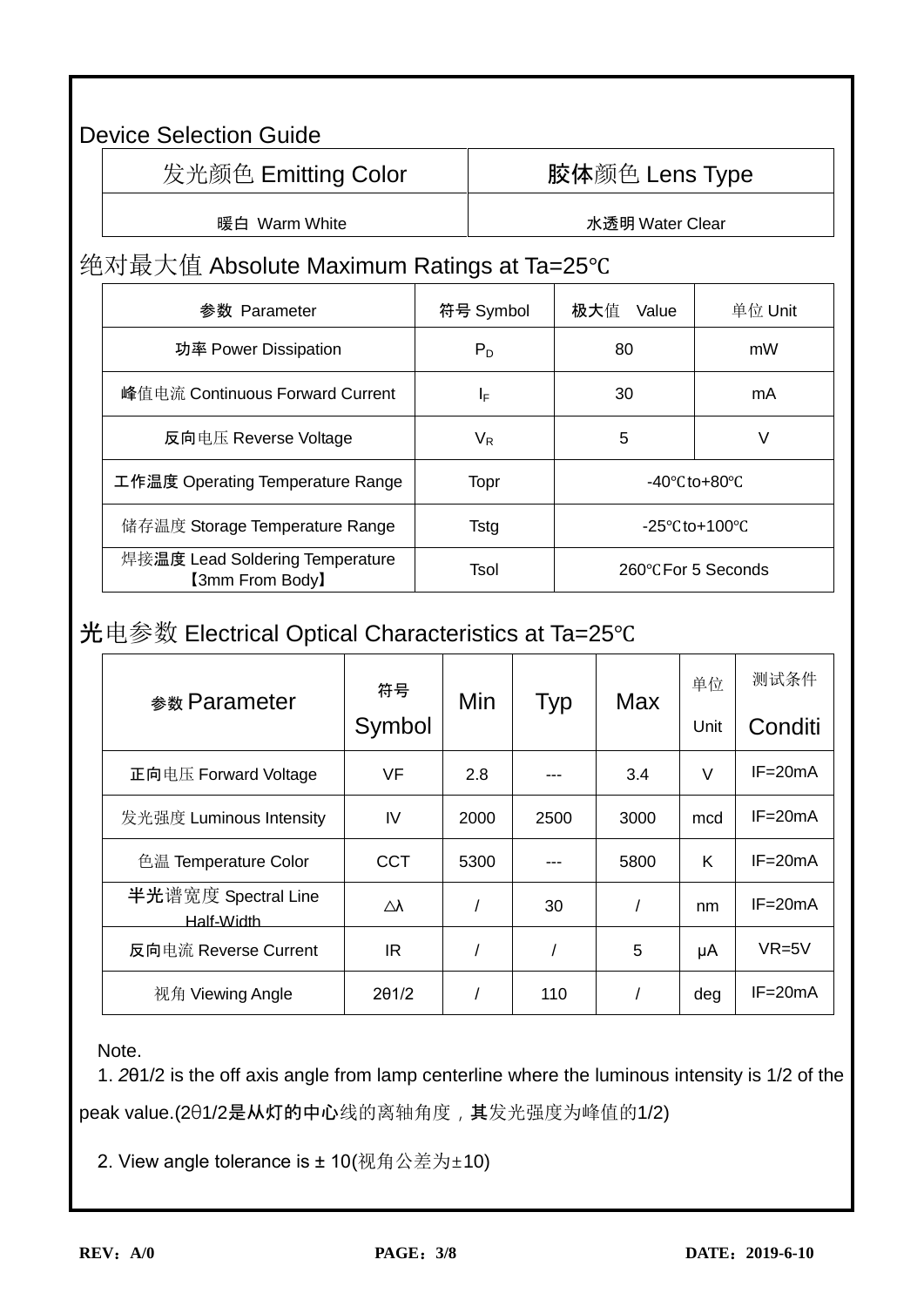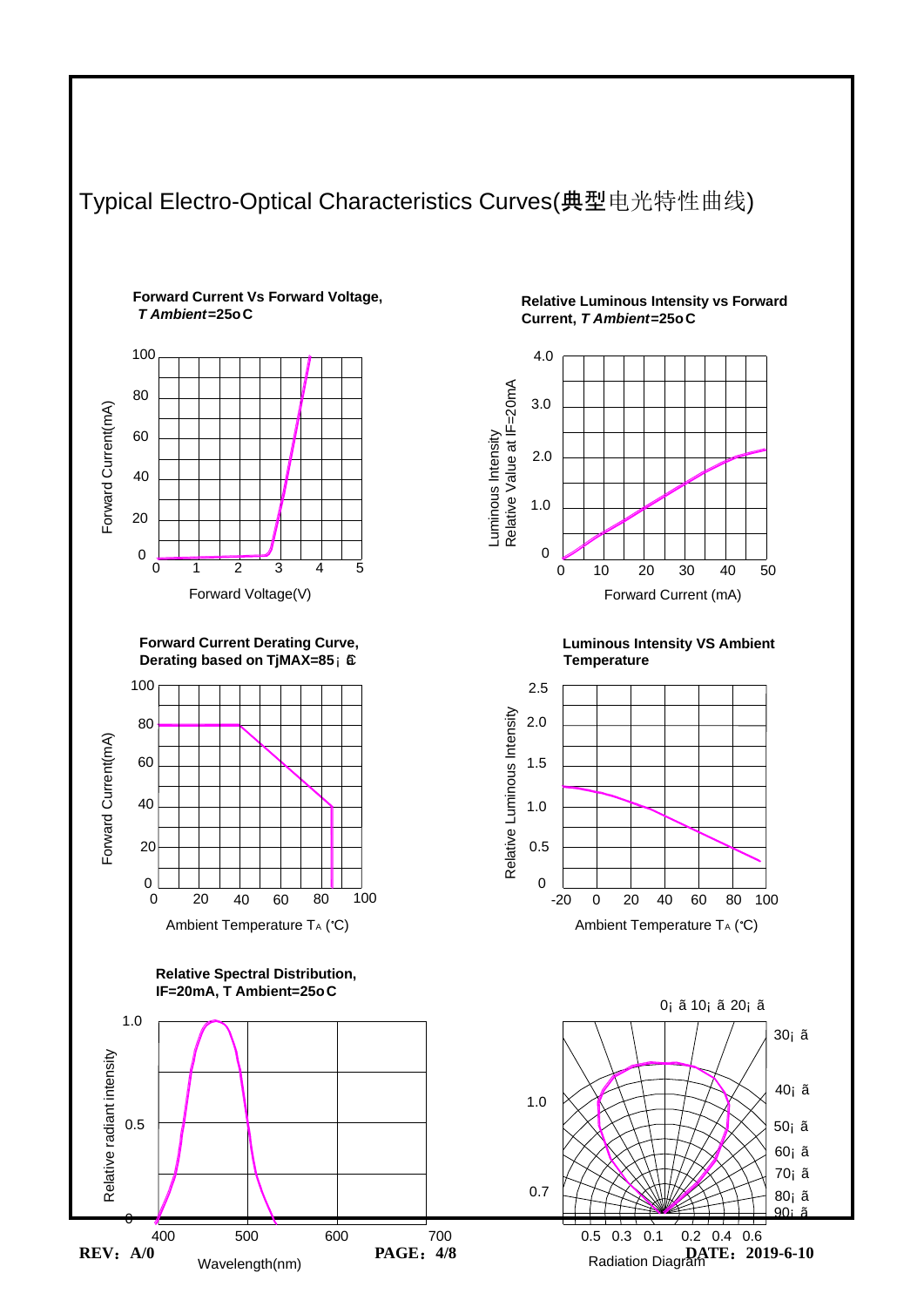| <b>NO</b>      | 测试项目 Item                                          | 测试条件 Test                                                      | 测试时间和周期          | 测试数量<br>Sample | 结论        |
|----------------|----------------------------------------------------|----------------------------------------------------------------|------------------|----------------|-----------|
|                |                                                    | Conditions                                                     | Test Hours/Cycle | <b>Size</b>    | Judgment  |
| 1              | 焊接热度                                               | TEMP: 260±5°C                                                  | 5 SEC            | <b>76 PCS</b>  | <b>OK</b> |
|                | Solder Heat                                        |                                                                |                  |                |           |
|                | 极限温度周期                                             | $H : +85^{\circ}C$ 30min                                       |                  |                |           |
| $\overline{2}$ | Temperature                                        | ∫5min                                                          | 50 CYCLES        | <b>76 PCS</b>  | <b>OK</b> |
|                | Cycle                                              | $L : -55^{\circ}C$ 30min                                       |                  |                |           |
| 3              | 热冲击 Thermal<br><b>Shock</b>                        | $H : +100^{\circ}C$ 5min<br>∫ 10set<br>$L : -10^{\circ}C$ 5min | 50 CYCLES        | <b>76 PCS</b>  | <b>OK</b> |
| 4              | 高温存储 High<br><b>Temperature</b><br>Storage         | TEMP: 100°C                                                    |                  | <b>76 PCS</b>  | <b>OK</b> |
| 5              | 低温存储 Low<br>Temperature<br>Storage                 | TEMP: -55°C                                                    | <b>1000 HRS</b>  | <b>76 PCS</b>  | <b>OK</b> |
| 6              | 直流工作寿命<br>DC Operating<br>Life                     | TEMP: 25°C                                                     | <b>1000 HRS</b>  | <b>76 PCS</b>  | <b>OK</b> |
| $\overline{7}$ | 高温高湿 High<br>Temperature /<br><b>High Humidity</b> | 85°C/85%RH                                                     | <b>1000 HRS</b>  | <b>76 PCS</b>  | OK        |

Reliability test items and conditions(发光二极管稳定性测试和测试条件) :

# Criteria for Judging the Damage(判断损害的标准):

| 测试项 Measuring Item             | 符号 Symbol | 测试条件 Measuring<br>Conditions | 测试失败的判断标准<br>Judgement criteria for<br>failure |
|--------------------------------|-----------|------------------------------|------------------------------------------------|
| 正向电压<br><b>Forward Voltage</b> | VF        | $IF = 20mA$                  | OVER V* 120% OR 80%                            |
| 反向电流<br><b>Reverse Current</b> | IR        | $VR=5V$                      | OVER H <sup>*2</sup>                           |
| 亮度<br>Luminous Intensity       | IV        | $IF = 20mA$                  | $L*0.5$                                        |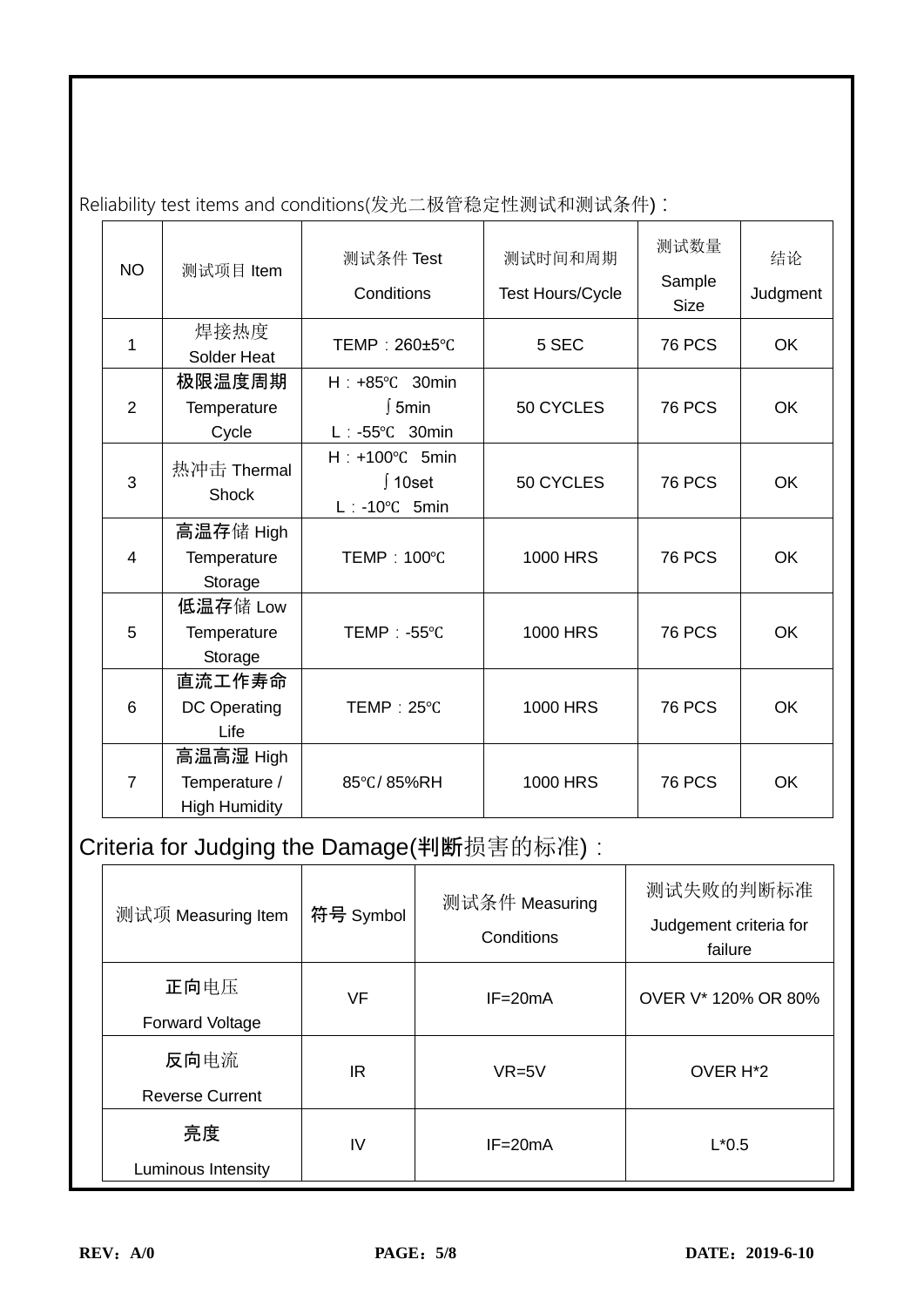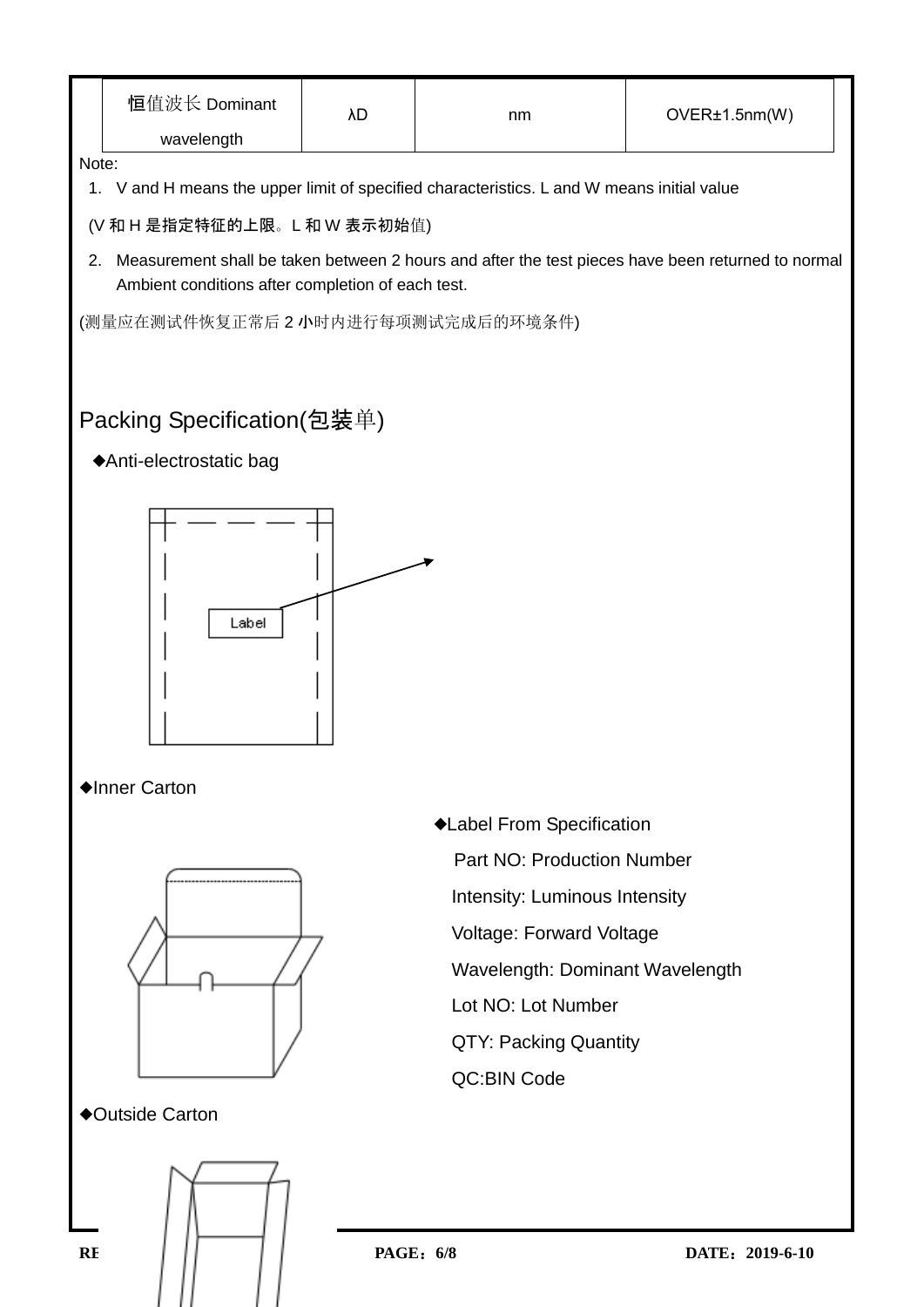◆Packing Quantity

1.500 PCS/1 Bag,5 Bags/1 Inner Carton

2.10 Inner Cartons/1 Outside Carton

Welding conditions (焊接规范)

◆Soldering iron: Soldering iron (up to 30W) tip temperature not exceeding 300 degrees Celsius, the welding time is not more than 3 seconds, welding position at least 3 mm from the gel. (钎焊铁:焊铁(高达 30W)尖端温度不超过 300 摄氏度,焊接时间不超过 3 秒,

焊接位置距凝胶至少 3 毫米)

◆Dip soldering: The maximum temperature of dip soldering is 260 degrees Celsius, dip soldering time of less than 5 seconds, dip soldering position at least 3 mm from the gel.

(浸焊:浸焊最高温度 260 摄氏度,浸焊时间不超过 5 秒,浸焊位置距凝胶至少 3 毫米)

Pin method of forming (销形法)

◆Bent the lead must be away from the gel of 3 mm. (Picture 1)

(弯曲的铅必须远离 3 毫米的凝胶)

◆Lead must be done by fixture or professionals.(Picture 2)

(灯珠必须由夹具或专业人员来完成)

◆Lead must be completed before welding

(铅必须在焊接前完成)

◆Lead must guarantee pins and spacing consistent with the circuit board

(引线必须保证引脚和间距与电路板一致)

#### LED assembling method(LED 装配法)

◆Note the arrangement of various types of component leading-out wires, so as to avoid reversed polarity. The components can't be too close to the heated elements. The working condition should not exceed the prescribed limit.